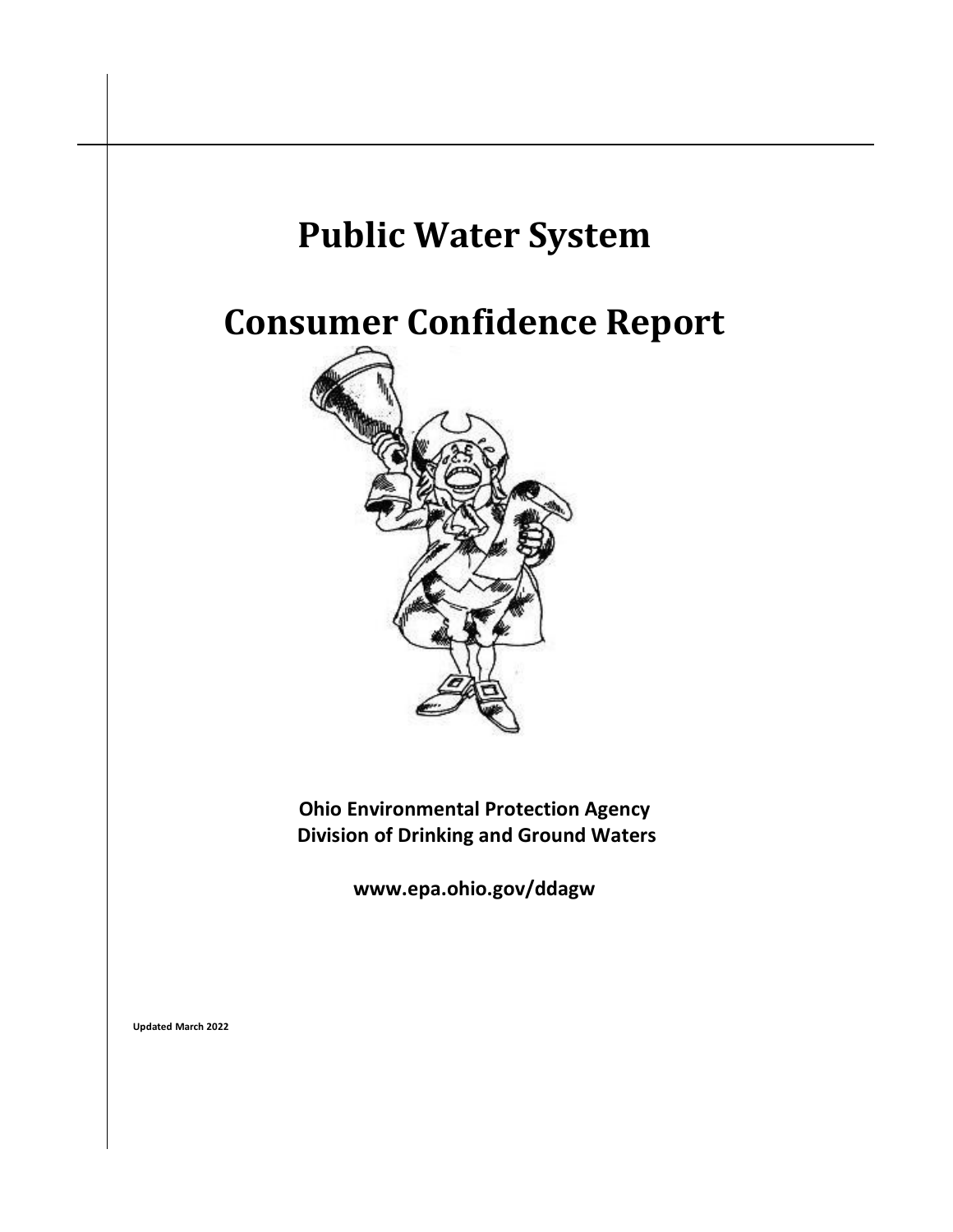### **Village of East Canton**

# **Drinking Water Consumer Confidence Report For** *2021*

The Village of East Canton water department has continued to work with the Ohio EPA to meet the continuing improvement of water quality and water distribution to the consumers.

The Village of East Canton has prepared the following report to provide information to you, the consumer, on the quality of our drinking water. Included within this report is general health information, water quality test results, how to participate in decisions concerning your drinking water and water system contacts.

### **Source Water Information**

The Village of East Canton is a satellite public water system which purchases treated drinking water from the City of Canton. The village operates and maintains its own distribution system and monitors on a daily basis the water quality by measuring residual chlorine levels throughout the system. Regular bacteriological examinations are also performed. In accordance with the EPA approved bacteriological sample site plan, two (2) samples are carefully collected each month and sent to a certified drinking water laboratory for total coliform analysis. A positive total coliform test suggests that the water may contain harmful bacteria and be unfit to drink. Every single sample collected for total coliform analysis in 2021 was negative, which means your water was free of harmful organisms. Paper copies of the source water assessment report prepared for the Village of East Canton are available at Village Hall or you can view the report at villageeastcanton.net.

### **What are sources of contamination to drinking water?**

The sources of drinking water (both tap water and bottled water) include rivers, lakes, streams, ponds, reservoirs, springs, and wells. As water travels over the surface of the land or through the ground, it dissolves naturally-occurring minerals and, in some cases, radioactive material, and can pick up substances resulting from the presence of animals or from human activity.

Contaminants that may be present in source water include: (A) Microbial contaminants, such as viruses and bacteria, which may come from sewage treatment plants, septic systems, agricultural livestock operations and wildlife; (B) Inorganic contaminants, such as salts and metals, which can be naturallyoccurring or result from urban storm water runoff, industrial or domestic wastewater discharges, oil and gas production, mining, or farming; (C) Pesticides and herbicides, which may come from a variety of sources such as agriculture, urban storm water runoff, and residential uses; (D) Organic chemical contaminants, including synthetic and volatile organic chemicals, which are by-products of industrial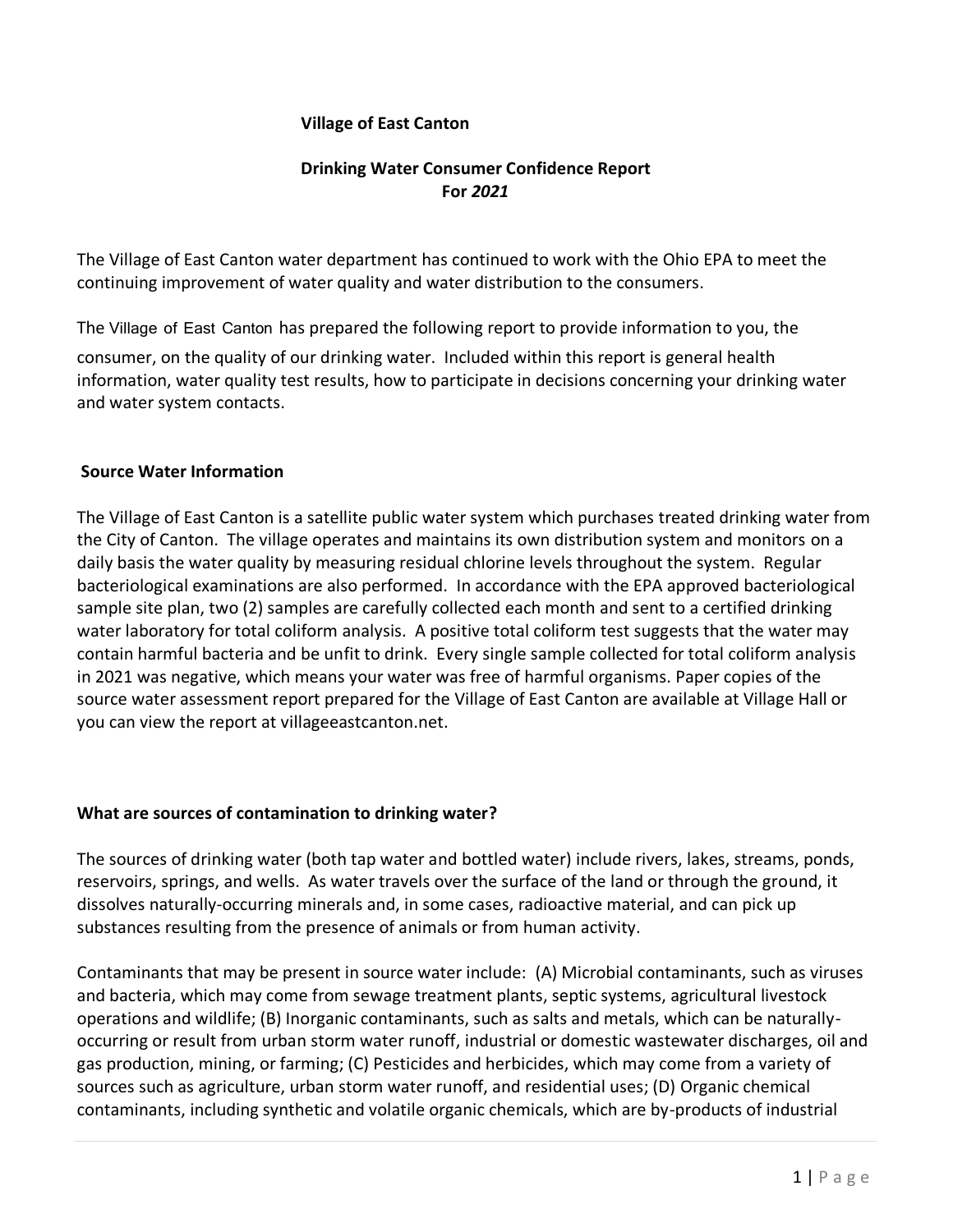processes and petroleum production, and can also come from gas stations, urban storm water runoff, and septic systems; (E) Radioactive contaminants, which can be naturally-occurring or be the result of oil and gas production and mining activities.

In order to ensure that tap water is safe to drink, USEPA prescribes regulations which limit the amount of certain contaminants in water provided by public water systems. FDA regulations establish limits for contaminants in bottled water which must provide the same protection for public health.

Drinking water, including bottled water, may reasonably be expected to contain at least small amounts of some contaminants. The presence of contaminants does not necessarily indicate that water poses a health risk. More information about contaminants and potential health effects can be obtained by calling the Federal Environmental Protection Agency's Safe Drinking Water Hotline (1-800-426-4791).

# **Who needs to take special precautions?**

Some people may be more vulnerable to contaminants in drinking water than the general population. Immuno-compromised persons, such as persons with cancer undergoing chemotherapy, persons who have undergone organ transplants, people with HIV/AIDS or other immune system disorders, some elderly, and infants can be particularly at risk from infection. These people should seek advice about drinking water from their health care providers. EPA/CDC guidelines on appropriate means to lessen the risk of infection by Cryptosporidium and other microbial contaminants are available from the Safe Drinking Water Hotline (1-800-426-4791).

# **About your drinking water.**

The EPA requires regular sampling to ensure drinking water safety. The Village of East Canton conducted sampling for Chlorine, Fluoride, Nitrate, Barium, Copper, Lead, Total Trihalomethanes, Halo Acetic Acids and Total Coliform during 2021. Samples were collected for a total of nine (9) different contaminants most of which were not detected in the Village of East Canton water supply. The Ohio EPA requires us

to monitor for some contaminants less than once per year because the concentrations of these contaminants do not change frequently. Some of our data, though accurate, are more than one year old.

The Canton Water Department obtains 100% of its water from underground wells. Our wells extend hundreds of feet deep into sand and gravel aquifers that were created long ago by glacial activity. The Northeast Well Field, which is located in the northeast section of Canton which produced 2.09 Billion gallons of water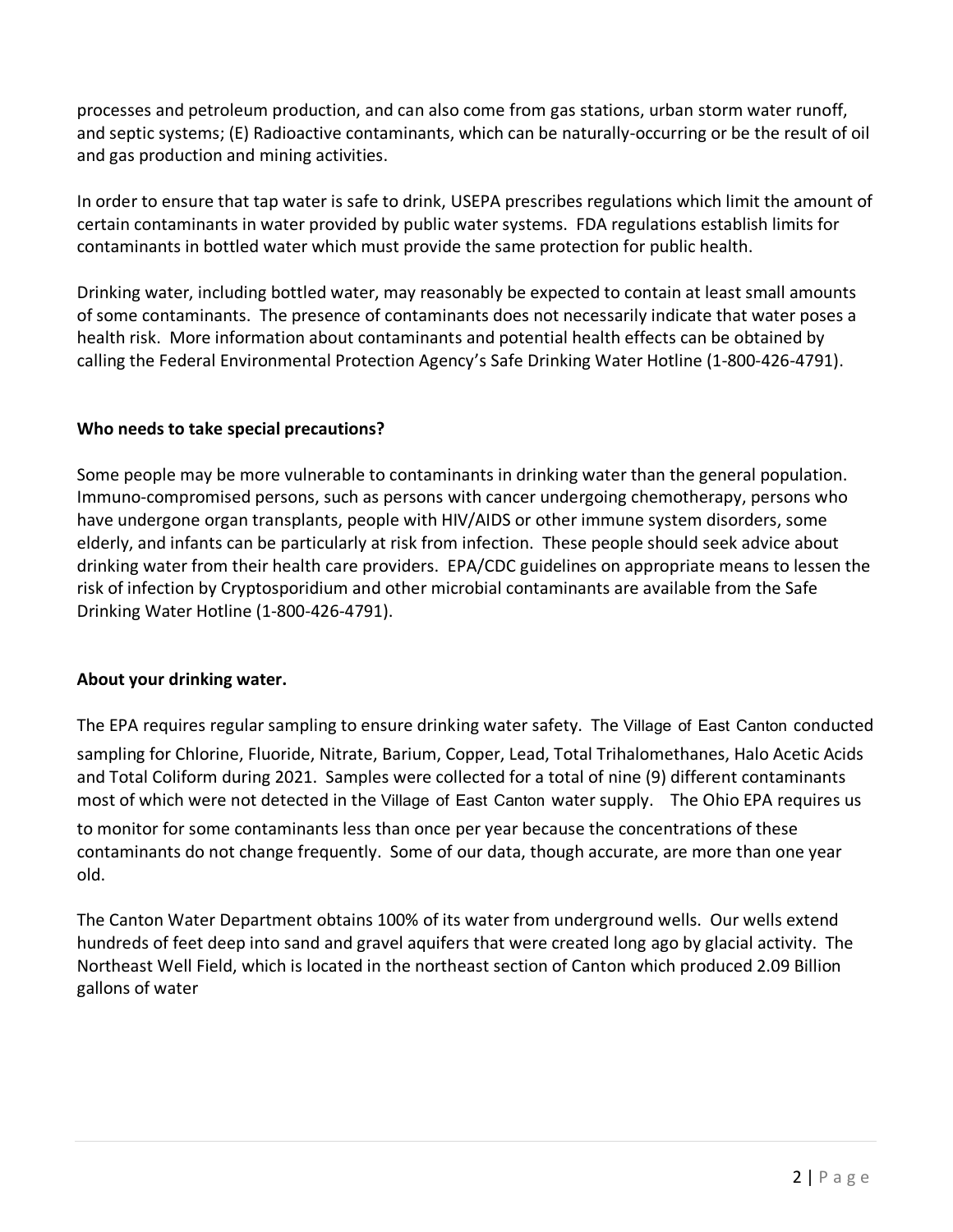#### **Monitoring & Reporting Violations & Enforcement Actions**

During the year 2021 the Village of East Canton had the following updates:

We were informed by the Ohio EPA that a significant deficiency associated with our asset management program had been identified on October 21,2019. We were directed to correct the deficiency or provide a schedule to correct the deficiency by November 29, 2020, but we failed to do so. We are implementing the corrective action plan, which Is describe your corrective action plan by date, as prescribed by the Ohio EPA.

We were informed by the Ohio EPA that a significant deficiency associated with our asset management program had been identified on October 21, 2019. We were directed to correct the deficiency or provide a schedule to correct the deficiency by December 31, 2020, but we failed to do so. We are implementing the corrective action plan, which is describe your corrective action plan by date, as prescribed by the Ohio EPA.

We were informed by the Ohio EPA that a significant deficiency we have a conditioned license to operate our public water system the conditions require us to address ongoing violations had been identified on September 29<sup>th</sup>, 2021. We were directed to correct the deficiency by July 1<sup>st</sup>, 2021, but we failed to do so. We have completed the corrective action plan which is correcting the CCR by deadline as prescribed by Ohio EPA.

Note that significant deficiency violation information must be included in the CCR every year until the significant deficiency has been corrected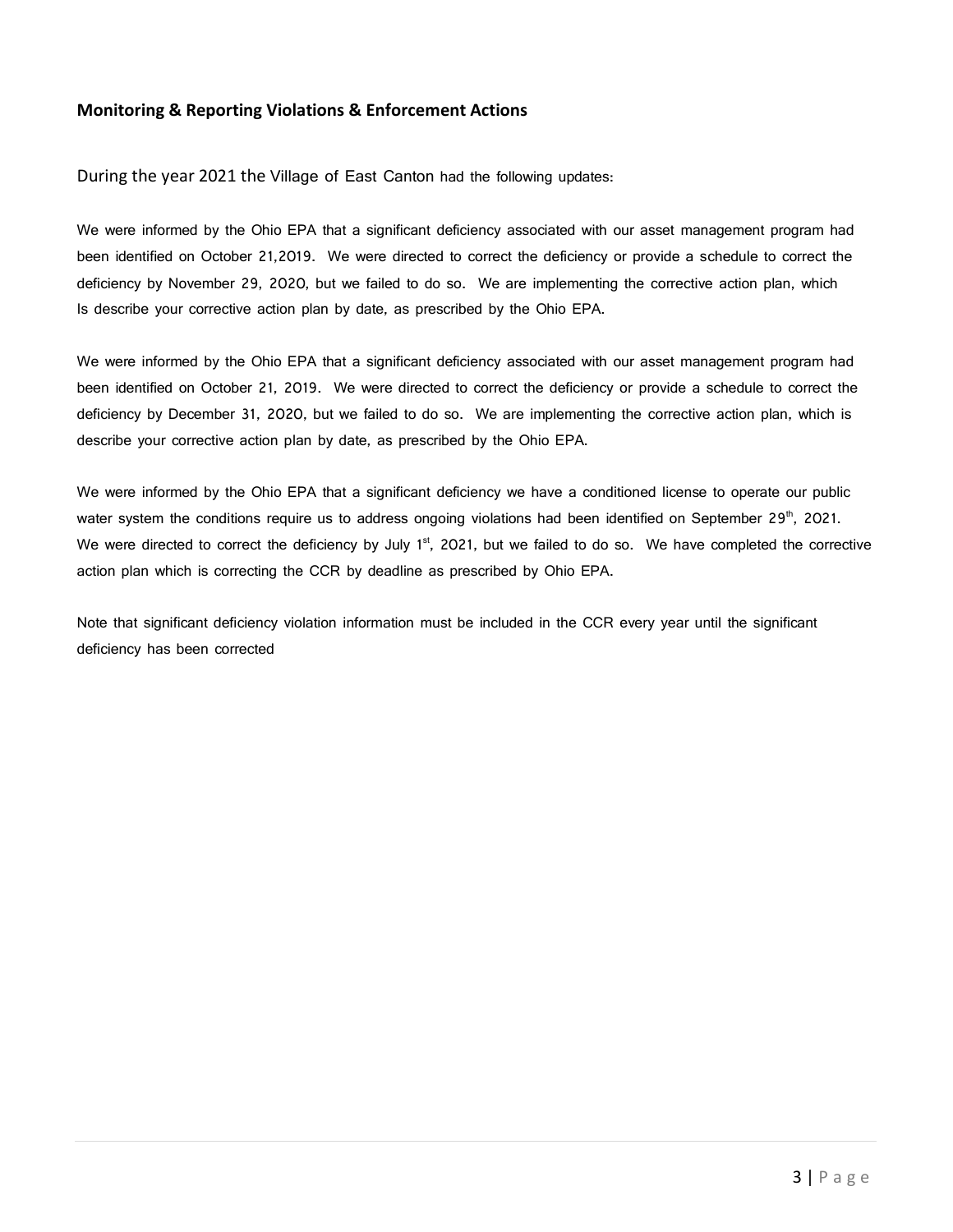# **Section 8: Table of Detected Contaminants**

Listed below is information on those contaminants that were found in the Village of East Canton

drinking water.

# **TABLE OF DETECTED CONTAMINANTS**

| <b>Contaminants</b><br>(Units)    | <b>MCLG</b>                                                                                               | <b>MCL</b>                                                                                                   | Level<br>Found |                          | <b>Range of</b><br><b>Detections</b> | <b>Violation</b> | Sample<br>Year | <b>Typical Source of</b><br><b>Contaminants</b>                                                                                                 |  |
|-----------------------------------|-----------------------------------------------------------------------------------------------------------|--------------------------------------------------------------------------------------------------------------|----------------|--------------------------|--------------------------------------|------------------|----------------|-------------------------------------------------------------------------------------------------------------------------------------------------|--|
| <b>Bacteriological</b>            |                                                                                                           |                                                                                                              |                |                          |                                      |                  |                |                                                                                                                                                 |  |
|                                   |                                                                                                           |                                                                                                              |                |                          |                                      |                  |                |                                                                                                                                                 |  |
| Chlorine (ppm)<br>free            | MRDLG=4                                                                                                   | MRDL=4                                                                                                       | .90            |                          | $0.60 - 1.20$                        | No               | 2021           | Water additive to<br>control microbes                                                                                                           |  |
| Total<br>Trihalomethanes<br>(ppb) | <b>NA</b>                                                                                                 | 80                                                                                                           | 55.2           |                          | 55.2                                 | <b>No</b>        | 2021           | By-Product of<br>Drink Water<br>disinfection                                                                                                    |  |
| <b>Inorganic Contaminants</b>     |                                                                                                           |                                                                                                              |                |                          |                                      |                  |                |                                                                                                                                                 |  |
| Barium (ppm)                      | $\overline{2}$                                                                                            | $\overline{2}$                                                                                               | 0.058          |                          | N/A                                  | <b>No</b>        | 2021           | Erosion of Natural<br>Deposits, discharge from<br>drilling water, discharge<br>from metal refineries                                            |  |
| Fluoride (ppm)                    | $\overline{4}$                                                                                            | $\overline{4}$                                                                                               | .99            |                          | $0.88 - 1.16$                        | No               | 2021           | <b>Erosion of Natural</b><br>deposits. Water additive<br>which promotes strong<br>teeth, discharge from<br>fertilizer and aluminum<br>factories |  |
| <b>Lead and Copper</b>            |                                                                                                           |                                                                                                              |                |                          |                                      |                  |                |                                                                                                                                                 |  |
| <b>Contaminants</b>               | <b>Action</b>                                                                                             | <b>Individual</b>                                                                                            |                | 90% of test              |                                      | <b>Violation</b> | Year           | <b>Typical source of</b>                                                                                                                        |  |
| (units)                           | Level (AL)                                                                                                | <b>Results over</b><br>the AL                                                                                |                | levels were less<br>than |                                      |                  | Sampled        | <b>Contaminants</b>                                                                                                                             |  |
| Lead (ppb)<br>15 ppb              |                                                                                                           | <b>NA</b>                                                                                                    |                | <b>ND</b>                |                                      | No               | 2021           | Corrosion of<br>household<br>plumbing                                                                                                           |  |
|                                   | 0 out of 10 samples were found to have lead levels not in excess of the lead action level<br>of $15$ ppb. |                                                                                                              |                |                          |                                      |                  |                |                                                                                                                                                 |  |
| Copper (ppm)                      | 1.3 ppm<br><b>NA</b>                                                                                      |                                                                                                              |                | $< 0.10 - .27$ ppm       |                                      | No               | 2021           | Erosion of natural<br>deposits,<br>corrosion of<br>household<br>plumbing                                                                        |  |
|                                   |                                                                                                           | 0 out of 10 samples were found to have copper levels not in excess of the copper action<br>level of 1.3 ppm. |                |                          |                                      |                  |                |                                                                                                                                                 |  |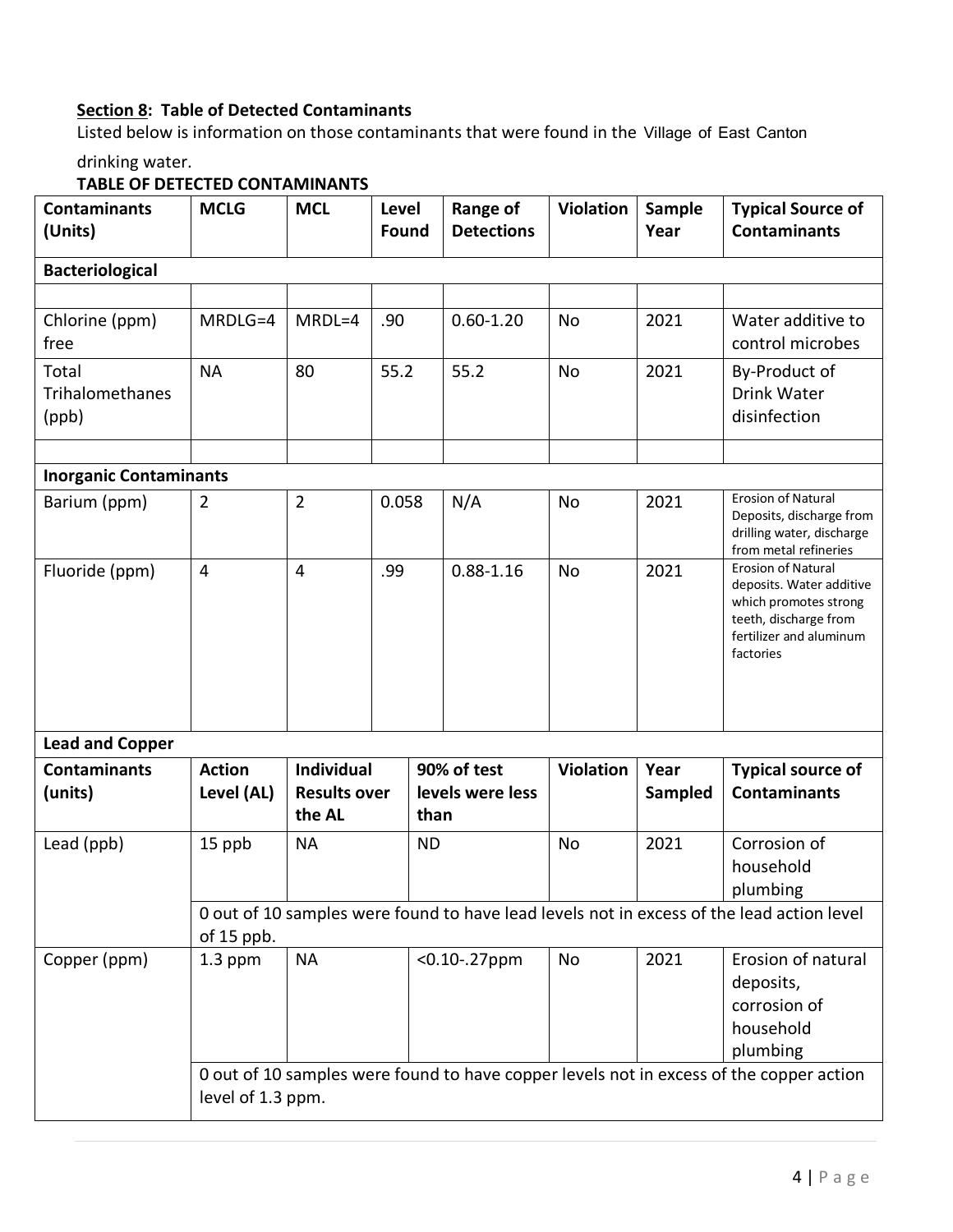# **Nitrate Educational Information**

Nitrate in drinking water at levels above 10 ppm is a health risk for infants less than six months of age. High nitrate levels in drinking water can cause blue baby syndrome. Nitrate levels may rise quickly for short periods of time because of rainfall or agricultural activity. If you are caring for an infant, you should ask advice from your health care provider.

### **Lead Educational Information**

If present, elevated levels of lead can cause serious health problems, especially for pregnant women and young children. Lead in drinking water is primarily from materials and components associated with service lines and home plumbing. Village of East Canton is responsible for providing high quality drinking

water, but cannot control the variety of materials used in plumbing components. When your water has been sitting for several hours, you can minimize the potential for lead exposure by flushing your tap for 30 seconds to 2 minutes before using water for drinking or cooking. If you are concerned about lead in your water, you may wish to have your water tested. Information on lead in drinking water, testing methods, and steps you can take to minimize exposure is available from the Safe Drinking Water Hotline at 800-426-4791or at [http://www.epa.gov/safewater/lead.](http://www.epa.gov/safewater/lead)

# **Revised Total Coliform Rule (RTCR) Information**

To explain the changes to the Total Coliform Rule, a PWS could include the following **suggested** language:

*All water systems were required to begin compliance with a new rule, the Revised Total Coliform Rule, on April 1, 2016. The new rule maintains the purpose to protect public health by ensuring the integrity of the drinking water distribution system and monitoring for the presence of total coliform bacteria, which includes E. coli bacteria. The U.S. EPA anticipates greater public health protection under the new rule, as it requires water systems that are vulnerable to microbial contamination to identify and fix problems. As a result, under the new rule there is no longer a maximum contaminant level violation for multiple total coliform detections. Instead, the new rule requires water systems that exceed a specified frequency of total coliform occurrences to conduct an assessment to determine if any significant deficiencies exist. If found, these must be corrected by the PWS.*

### **License to Operate (LTO) Status Information**

In 2021 we had an unconditioned license to operate our water system.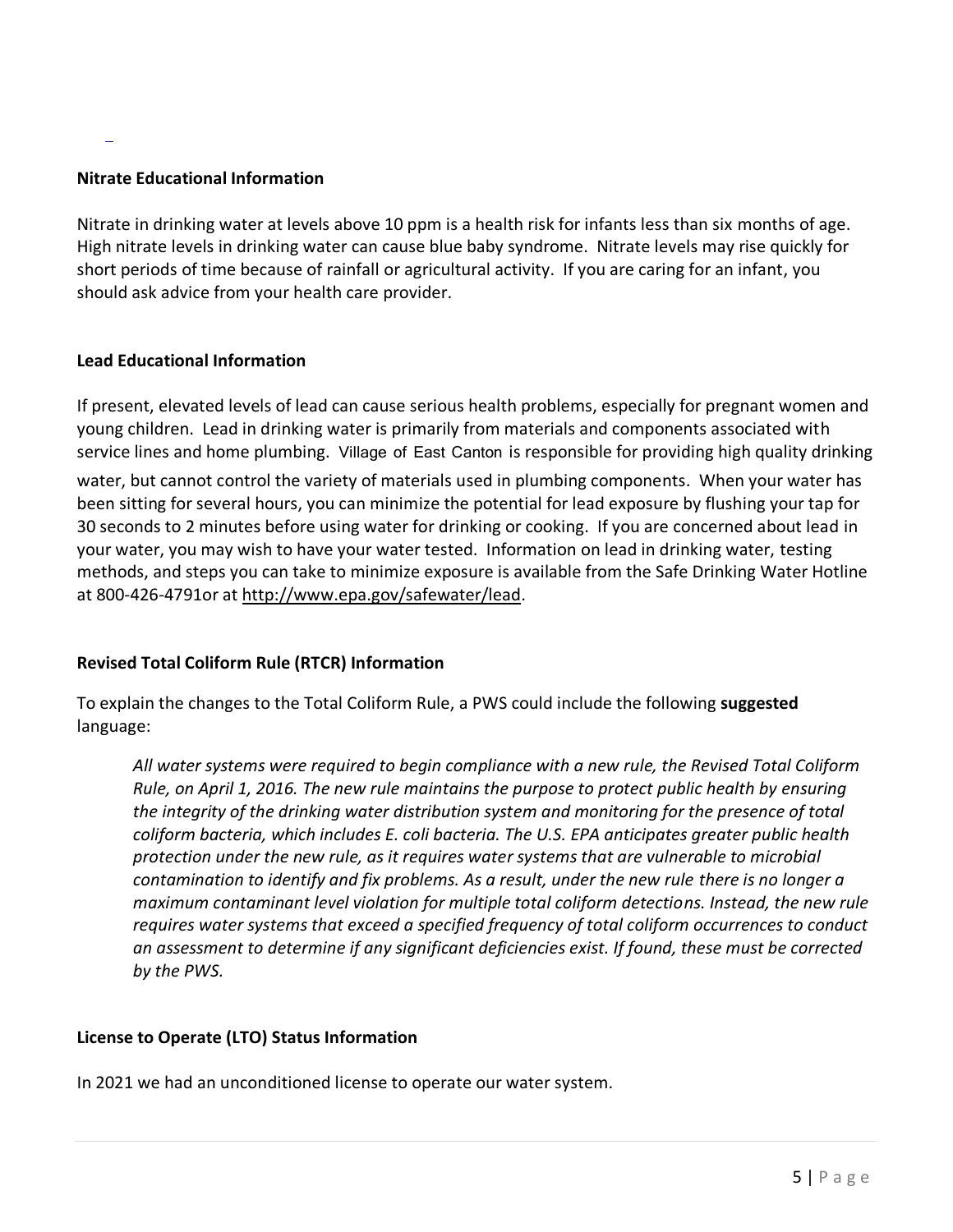### **Public Participation and Contact Information**

### **How do I participate in decisions concerning my drinking water?**

We encourage public interest and participation in our village's decisions affecting drinking water. Regular meetings of the Village Council are held the first and third Monday of every month at 7:00 PM at Village Hall. For more information, please contact Tim Hetrick, certified system operator, at 440-821- 0483 or the Village Administrator at 330-488-0360. You may also contact the City of Canton Water Department at 330-489-3035.

### **Definitions of some terms contained within this report.**

- Maximum Contaminant Level Goal (MCLG): The level of a contaminant in drinking water below which there is no known or expected risk to health. MCLGs allow for a margin of safety.
- Maximum Contaminant level (MCL): The highest level of contaminant that is allowed in drinking water. MCLs are set as close to the MCLGs as feasible using the best available treatment technology.
- Maximum Residual Disinfectant Level (MRDL): The highest level of a disinfectant allowed in drinking water. There is convincing evidence that addition of a disinfectant is necessary for control of microbial contaminants.
- Maximum Residual Disinfectant Level Goal (MRDLG): The level of drinking water disinfectant below which there is no known or expected risk to health. MRDLGs do not reflect the benefits of the use of disinfectants to control microbial contaminants.
- Action Level (AL): The concentration of a contaminant which, if exceeded, triggers treatment or other requirements which a water system must follow.
- Treatment Technique (TT): A required process intended to reduce the level of a contaminant in drinking water.
- Contact Time (CT) means the mathematical product of a "residual disinfectant concentration" (C), which is determined before or at the first customer, and the corresponding "disinfectant contact time" (T).
- Microcystins: Liver toxins produced by a number of cyanobacteria. Total microcystins are the sum of all the variants/congeners (forms) of the cyanotoxin microcystin.
- Cyanobacteria: Photosynthesizing bacteria, also called blue-green algae, which naturally occur in marine and freshwater ecosystems, and may produce cyanotoxins, which at sufficiently high concentrations can pose a risk to public health.